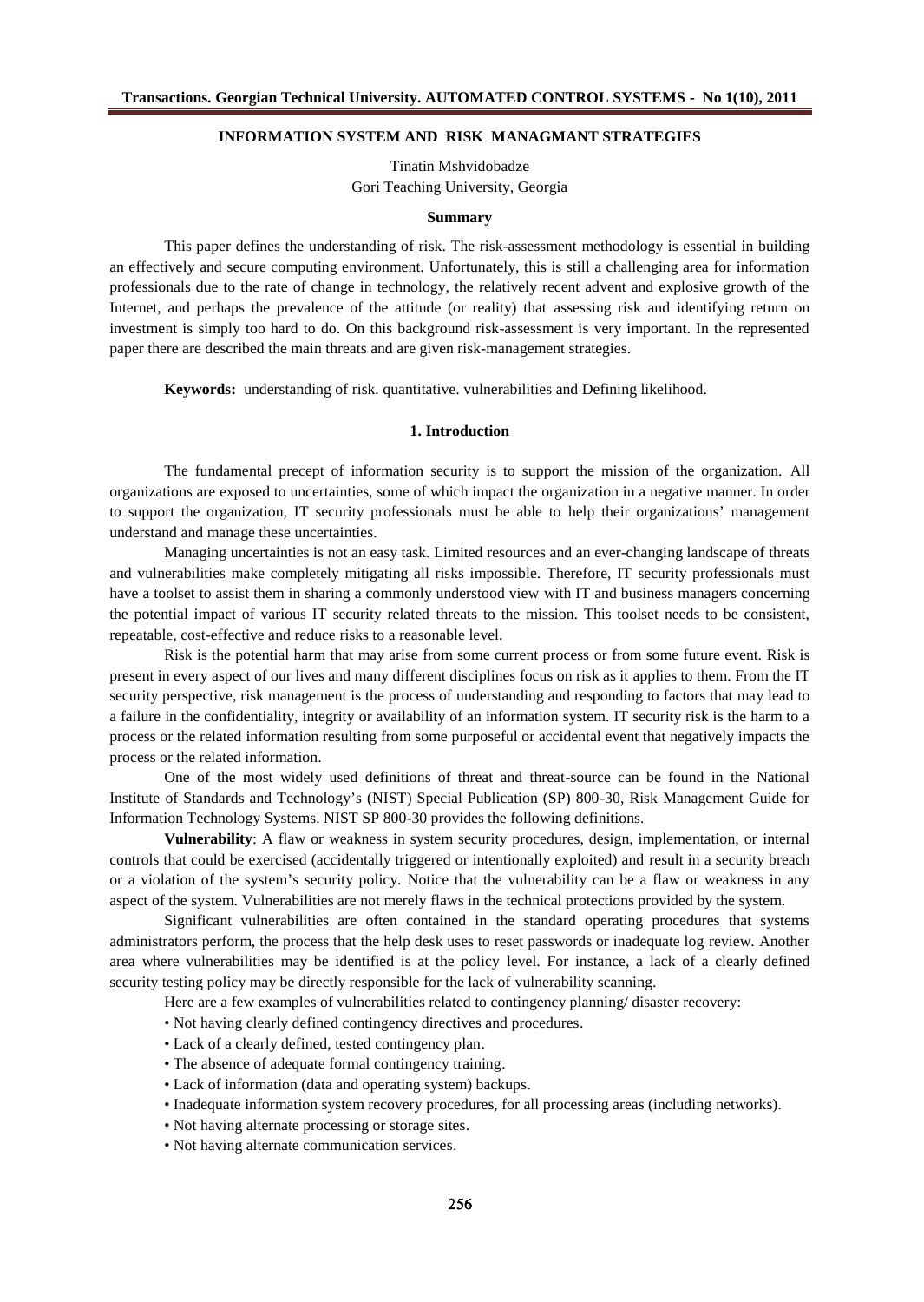The principle reason for managing risk in an organization is to protect the mission and fatters of organization. Therefore, risk management must be a management function rather editional function[1].

Quantitative Risk Assessment Quantitative risk assessment draws upon methodologies used by financial institutions and hsurance companies. Bassigning values to information, systems, business processes, recoverycosts, etc., impact, and therefore risk, can be measured in terms of direct and indirect costs.

Mathematically, quantitative risk can be expressed as Annualized Loss Expectanay AAE is the expected monetary loss that can be expected for an asset due to a risk being realized over a period.

$$
ALE = SLE * ARO
$$

Where:

• SLE (Single Loss Expectancy) is the value of a single loss of the asset. The smay not be the entire asset. This is the impact of the loss.

• ARO (Annualized Rate of Occurrence) is how often the loss occurs. This lited the od.

Mathematically, this gets complicated very quickly, involving statistical techniques that are beyond the scope of this disassion. While utilizing quantitative risk assessment seems straightforward and logical, there are issueswith using this approach with information systems. While the cost of a system may be defined other indirect costs, such as value of the informatilost production activity and the cost recover is imperfectly known at best. Moreover, the other major element of risk, likelihood tein even less perfectly know

Identifying Vulnerabilities. Specific vulnerabilities can be found by reviewivendor web sites and public vulnerability archives, such as Common Vulnerabilities and Exposures (CWE//cve.mitre.orbor the National Vulnerability Database (NVDhttp://nvd.nist.go). If they exist, previous risk assessments and audit reportsare the best place to starteditionally, while the following tools and techniques are typically used to evaluate theeffectiveness of controls, they can also be used to identify vulnerabilities:

• Vulnerability Scanners Software that can examine an *cationg* system, networkapplication or code for known flaws by comparing the system (or system responsets to stimuli) to a database of flaw signatures.

• Penetration Testing An attempt by human security analysts to exercise threats adverted the V This includes operational vulnerabilities, such as social engineering .

• Audit of Operational and Management Control & thorough review of operational amdanagement controls by comparing the current documentation to best practices against current at approcesset. is invaluable to have a base list of vulnerabilities that are always considered during everse is strent in the organization. Moreover, vulnerabilities discovered during past assessments post the should be included in all future assessments. Doing this allows management to that past risk management activities have been effective.

Communicating Risks and Risk Management Strategies Risk must also be communicated. Once risk is understood, risks and risk management text is must be clearly communicated to organizational management in terms easily understandabbe ganizational management. Managers are used to managing risk, they do it every day. Spresenting risk in a way that they will understand is key. Ensured panot try to use ffear, uncertainty and doubt... Instead, present risk in terms of likelihood and impact. The comparete the terms are, the more likely organizational management will understand and abeepthidings and recommendations.

With a quaritative risk assessment methodology, risk management decisions are typically based

on comparing the costs of the risk against the costs of risk management strategy. A retwestment (ROI) analysis is a powerful tool to include in the risk assessment. This is atool commonly used in business to justify taking or not taking a certain action. Managers care familiar with using ROI to make decisions.

With a qualitative risk assessment methodology, the task is somewhat more difficult. Whou betthe the strategies is usually well known, the cost of not implementing the strategies which is why a qualitative and not a quantitative risk assessment was performed. Including nagementriendly description of the impact and likelihood witheach risk and riskmanagement strategy is extremely effective. Another effective strategic is showing the residual k that would be effective after the risk management strategy was efolicted